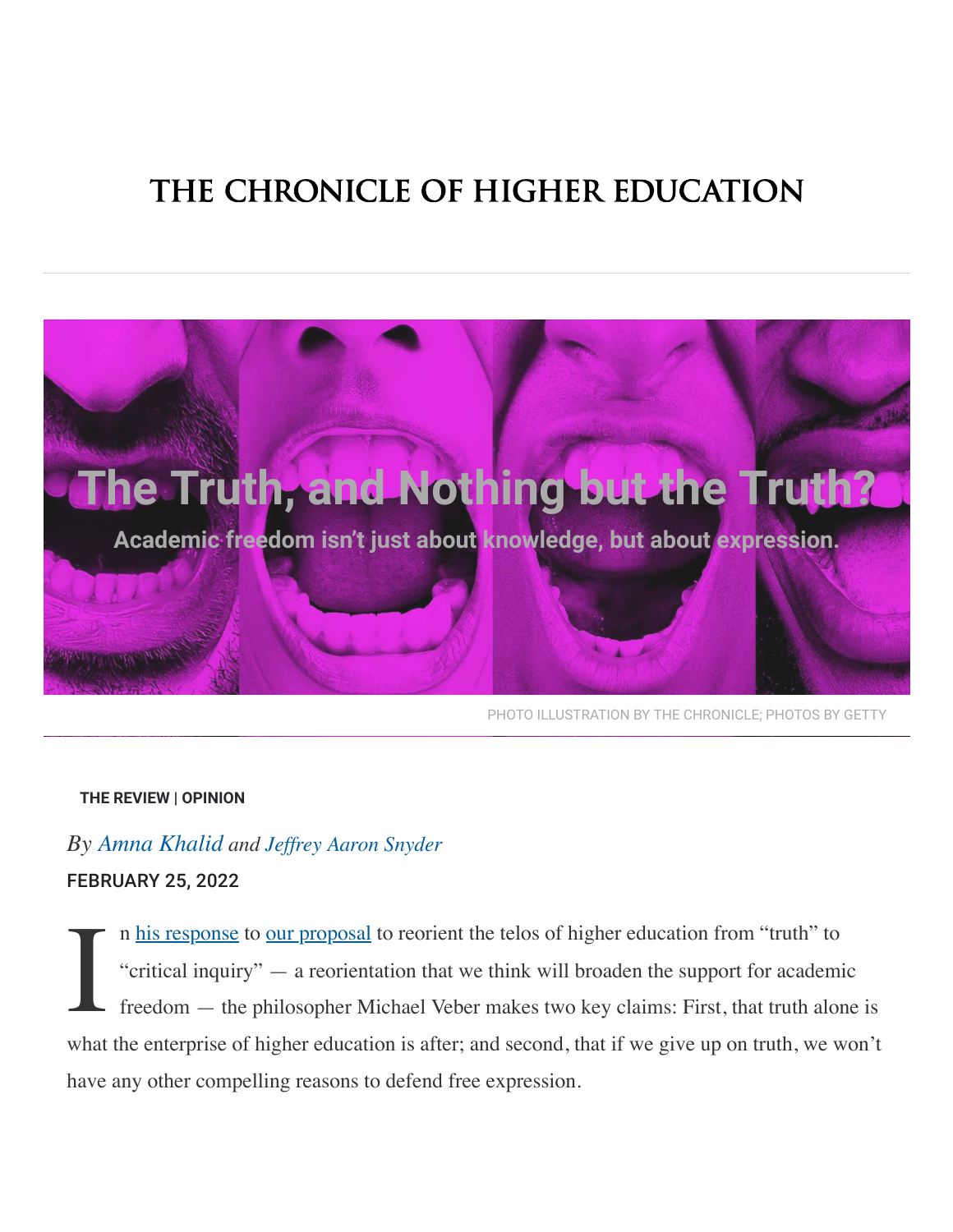We never suggested that truth-seeking be abandoned. We are in favor of a big tent. If you are a faculty member whose work is motivated by the pursuit of truth, you do you.

Veber, though, is a truth-or-bust guy. Indeed, he thinks it's "insane" that there are scholars like us — historians, no less — whose work is not trained on truth like a heat-seeking missile.

He alleges that we have discarded truth-seeking because it's "not cool anymore," as if a century of rich intellectual debate about what the great meta-historian Peter Novick called, in 1989, the "objectivity question" was nothing more than a passing fad. Professional historians have been skeptical that it's possible for us to step off our own shadows since the First World War. That's why history has to be "rewritten in every generation," as we pose new questions and investigate novel angles in light of our present-day interests and intellectual frameworks.

Veber insists that historians should stick to what *really* happened. Either Hitler invaded Poland in 1939 or he did not, Veber proclaims. The fact that Hitler invaded Poland in 1939 is one among thousands of different facts that historians draw from to build our knowledge about Nazi Germany. But, as our first-year students are delighted to discover in our classes, history is much more than merely "one damn fact after another."

The most significant historical questions cannot be reduced to a "true" or "false" trivia format. Regarding World War II and Nazi Germany, here are just a few questions historians continue to grapple with: To what extent was Hitler·s incursion into Poland driven by premeditated expansionist aspirations? Why did so many ordinary people participate in the Holocaust? How did Britain navigate the ethical pitfalls of joining forces with Stalin to forge an alliance against Hitler?

For Veber, truth and knowledge are one and the same; "What are teaching and research," he asks, "if not efforts to obtain, maintain, and disseminate knowledge and, therefore, truth?"

Keeping in mind that our goal here is to convince more people in higher ed to care about threats to campus free expression and academic freedom, we much prefer the term "knowledge" to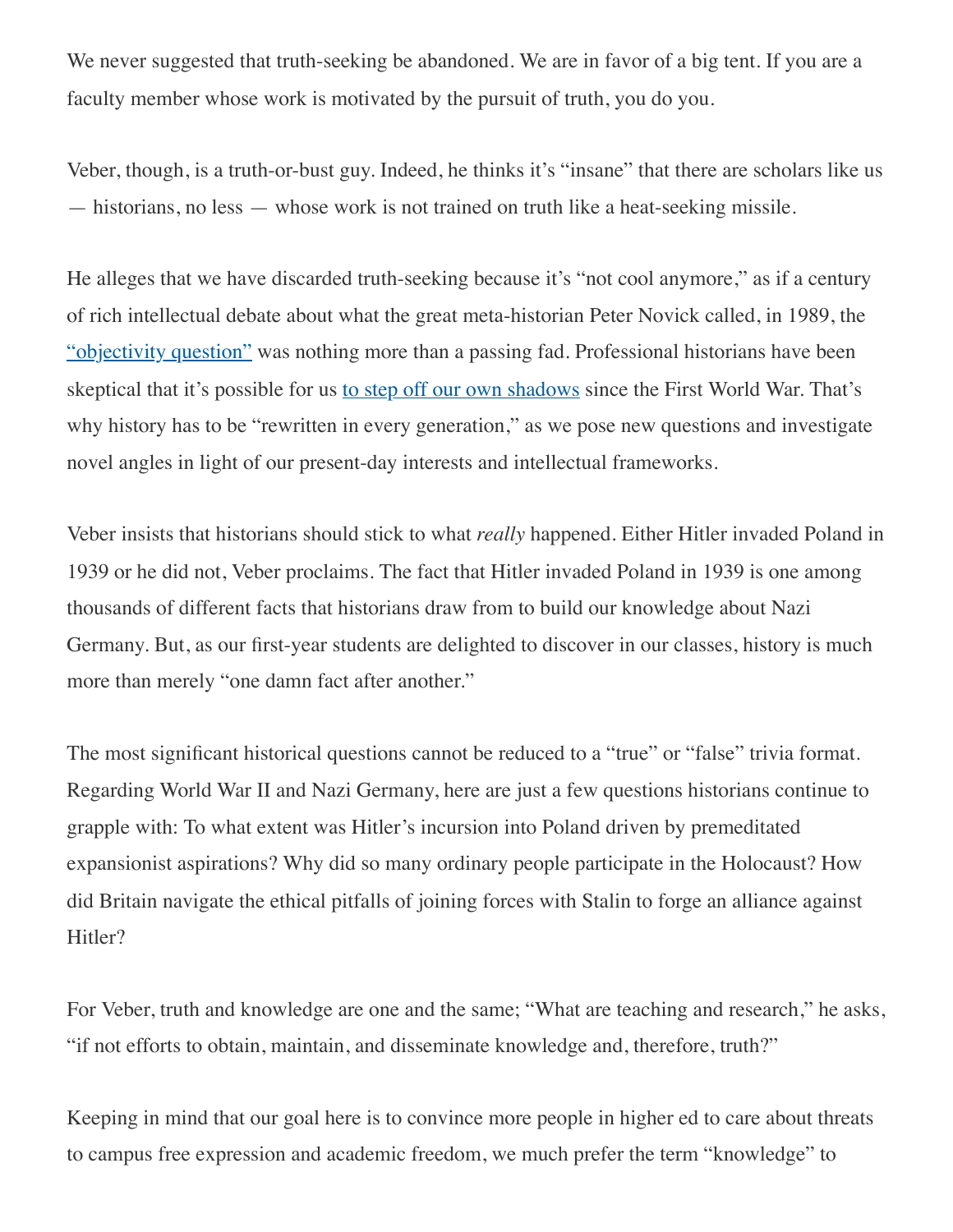"truth." The latter suggests absolutes, fixed points, and infallibility. The former, in contrast, signals that questions, claims, and findings are dynamic and always subject to revision.

For us, critical inquiry is capacious enough to include truth-seeking and knowledge-production, but extends beyond that to include interpretive and artistic endeavors as well as skill-building and know-how, from parsing an Emily Dickinson poem and playing the role of Macbeth to learning Spanish and mastering the art of welding.

Solomontails truth," Veber says, "Khalid and Snyder offer no good reason why we should value free speech.<br>And I don't think they can." says, "Khalid and Snyder offer no good reason why we should value free speech. And I don't think they can."

Beyond the pursuit of truth, there are many good reasons to value free speech, most of which would fall under the general heading of self-expression. In addition to promoting creative projects, viewpoint diversity, and independent thinking, there is intrinsic value to being able to freely share your thoughts and feelings and to express your point of view.

Consider the case of Kimberly Diei, an African American graduate student in pharmacy at the University of Tennessee. Before reversing course when a free-speech advocacy group sent a letter, the University expelled Diei for her "crude" and "sexual" posts on social media, which included a photo of her in a tight dress and some rap lyrics inspired by her love of Cardi B. "UT spied on my social media activity," Diei said. "I can be a successful and professional pharmacist as well as a strong woman that embraces her sexuality."

"It's so important to me to just have my voice," she explained, "because people that look like me are often told 'be quiet, stay in the back,' and that just does not suit my personality."

Here is a quick survey of some noteworthy campus free-speech controversies from the past couple of years: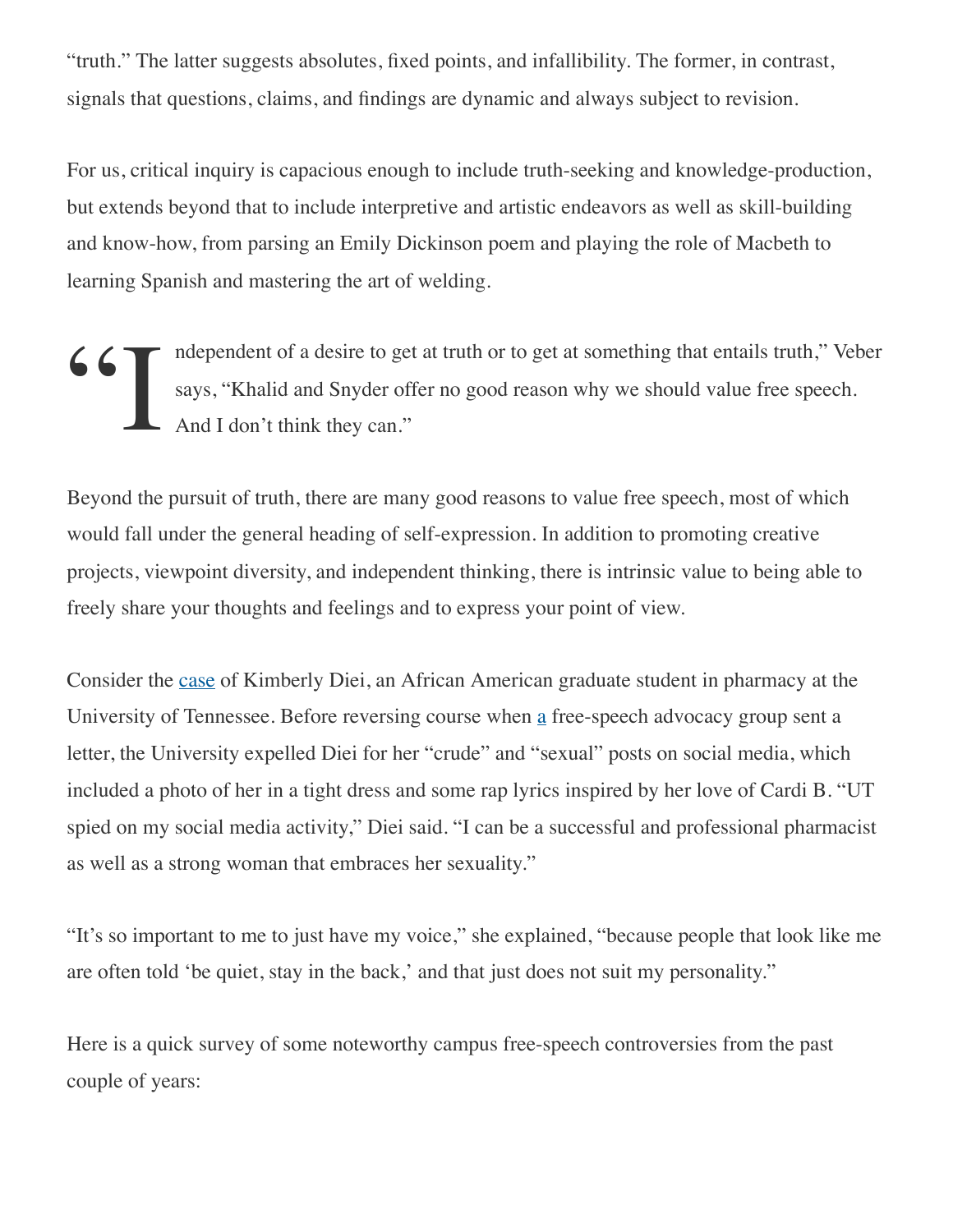- The University of North Carolina at Chapel Hill denied Nikole Hannah-Jones tenure, reportedly under pressure from conservative members of the university system's Board of Governors who objected to Hannah-Jones's "1619 Project."
- The University of Florida blocked faculty members from testifying as expert witnesses in litigation against the state.
- Collin College summarily dismissed at least four professors, including Michael Phillips for leading a campaign to take down Confederate monuments and suggesting his students wear masks, and L.D. Burnett for mocking former Vice President Mike Pence on Twitter.
- Several colleges and universities investigated, sanctioned, and/or dismissed faculty members for <u>mentioning</u> the N-word for pedagogical purposes, including *Laurie Sheck* at the New School, Gary Shank at Duquesne University, and Jason Kilborn at the University of Illinois at Chicago. (The University of Southern California even pulled Greg Patton from his classroom for using a Mandarin word that sounds like the N-word.)
- MIT's Department of Earth, Atmospheric, and Planetary Sciences canceled a lecture by the geophysicist Dorian Abbot after a social-media furor erupted surrounding his criticism of campus DEI initiatives.
- George Washington University removed satirical posters critical of the Chinese government on the grounds that they offended and negatively impacted the Chinese-student community.

Free speech in the name of truth is relevant in some of these cases. But it mostly hovers on the periphery. When Burnett tweeted that Pence should shut up "his little demon mouth" during the vice presidential debate, Collin College penalized her for allegedly violating their core values of "dignity and respect," calling her post "hateful, vile, and ill-considered." Whether her statement was "true" or "false" was immaterial. The best defense in cases like these is that students and faculty members have a right to express themselves without fear of punishment for touching on taboo topics or expressing "offensive" political views.

We wrote our original piece to provoke conversation. Veber's spirited response suggests that this moment is ripe to revisit debates about the university's telos and the value of academic freedom and free expression.